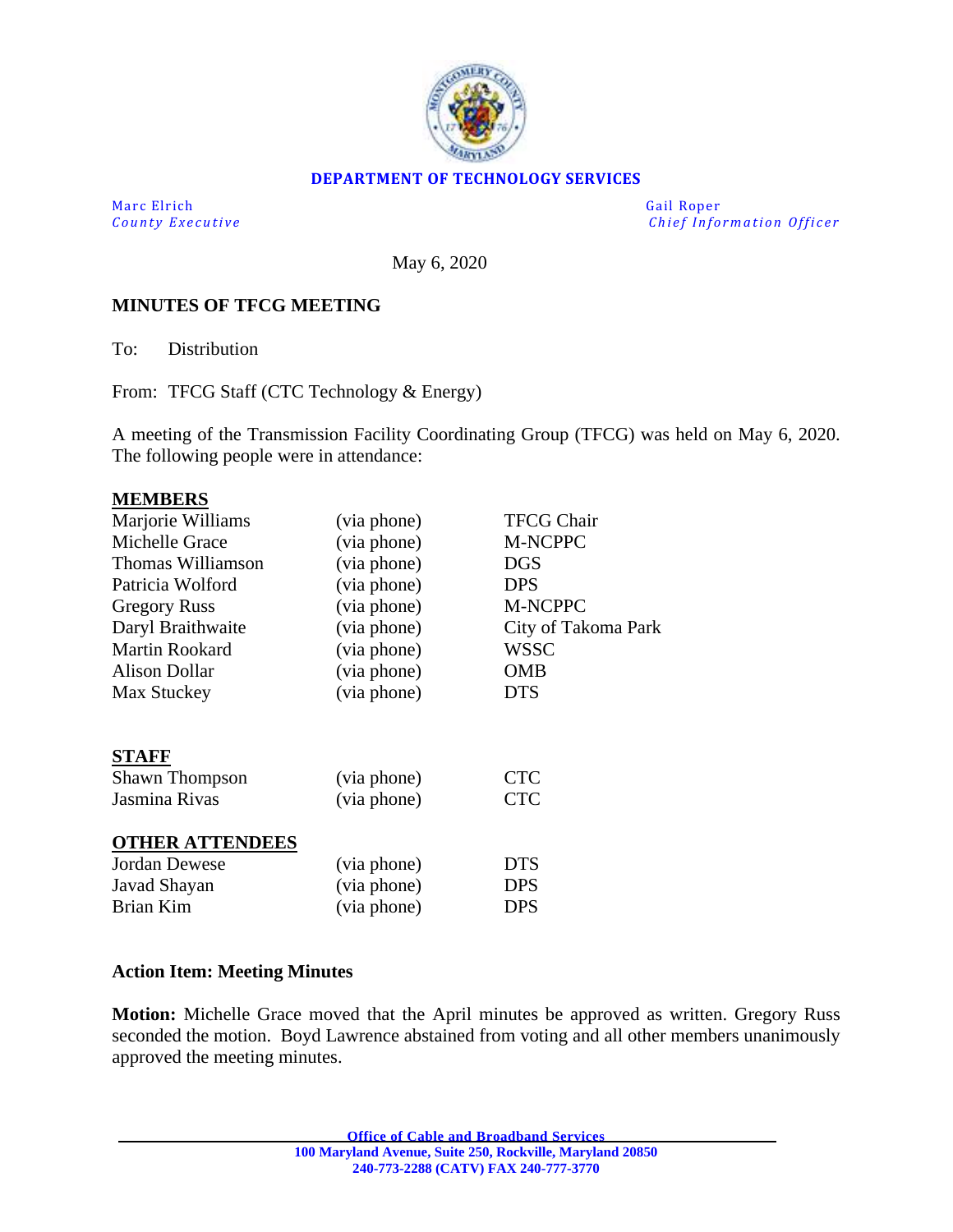Minutes of TFCG Meeting Held May 6, 2020 Page 2 of 5

## **Action Item: Consent Agenda**

## **Consent Agenda**

*1. Application Number:* 2020031117 *Type:* Minor Modification *Received (date):* 3/10/2020

*Revised*: 3/20/2020

*Revised*: 3/26/2020 *Applicant:* Smart Link on Behalf of AT&T Wireless *Site Name/Location:* Chateau Apartments */* 9727 Mt. Pisgah Rd., Silver Spring *Zoning Standard:* R-H *Property Owner:* Hillzo LP *Description:* Remove two antennas and fifteen RRHs. Add two antennas and twelve RRHs at 140' on an existing 134' building. *Tower Coordinator Recommendation:* Recommended. Recommendation is subject to compliance with all applicable laws. [https://montgomerycountytfcg.s3.amazonaws.com/Applications/MC2020031117+Applic](https://montgomerycountytfcg.s3.amazonaws.com/Applications/MC2020031117+Application.pdf) [ation.pdf](https://montgomerycountytfcg.s3.amazonaws.com/Applications/MC2020031117+Application.pdf)

*2. Application Number:* 2020041126 *Type:* Minor Modification *Received (date):* 4/3/2020 *Revised*: 4/9/2020

*Applicant:* Crown Castle on Behalf of AT&T Wireless *Site Name/Location:* Avenel Golf Course */* 10010 Oaklyn Dr., Potomac *Zoning Standard:* RE-2C *Property Owner:* WSSC *Description:* Remove and replaced six antennas and nine RRHs at 118' on an existing 130' monopole. **Tower Coordinator Recommendation:** Recommended on condition the applicant provides written approval from WSSC at the time of permitting. Recommendation is subject to compliance with all applicable laws. [https://montgomerycountytfcg.s3.amazonaws.com/Applications/MC2020041126+Applic](https://montgomerycountytfcg.s3.amazonaws.com/Applications/MC2020041126+Application.pdf) [ation.pdf](https://montgomerycountytfcg.s3.amazonaws.com/Applications/MC2020041126+Application.pdf)

- *3. Application Number:* 2020041124 *Type:* Minor Modification *Received (date):* 4/2/2020 *Applicant:* Crown Castle on Behalf of T-Mobile *Site Name/Location:* Airpark Industrial Center */* 7707 Airpark Rd., Gaithersburg *Zoning Standard:* IL-1.0 *Property Owner:* Crown Atlantic Co LLC *Description:* Add three antennas and three RRHs at 80' on an existing 120' monopole. *Tower Coordinator Recommendation:* Recommended. Recommendation is subject to compliance with all applicable laws. [https://montgomerycountytfcg.s3.amazonaws.com/Applications/MC2020041124+Applic](https://montgomerycountytfcg.s3.amazonaws.com/Applications/MC2020041124+Application.pdf) [ation.pdf](https://montgomerycountytfcg.s3.amazonaws.com/Applications/MC2020041124+Application.pdf)
- *4. Application Number:* 2020021111 *Type:* Minor Modification *Received (date):*2/27/2020 *Revised*: 4/13/2020

Applicant: Crown Castle on Behalf of Verizon Wireless *Site Name/Location:* Colesville Monopole */* 49 Randolph Rd., Colesville *Zoning Standard:* NR-0.75 *Property Owner:* Colesville Center LLC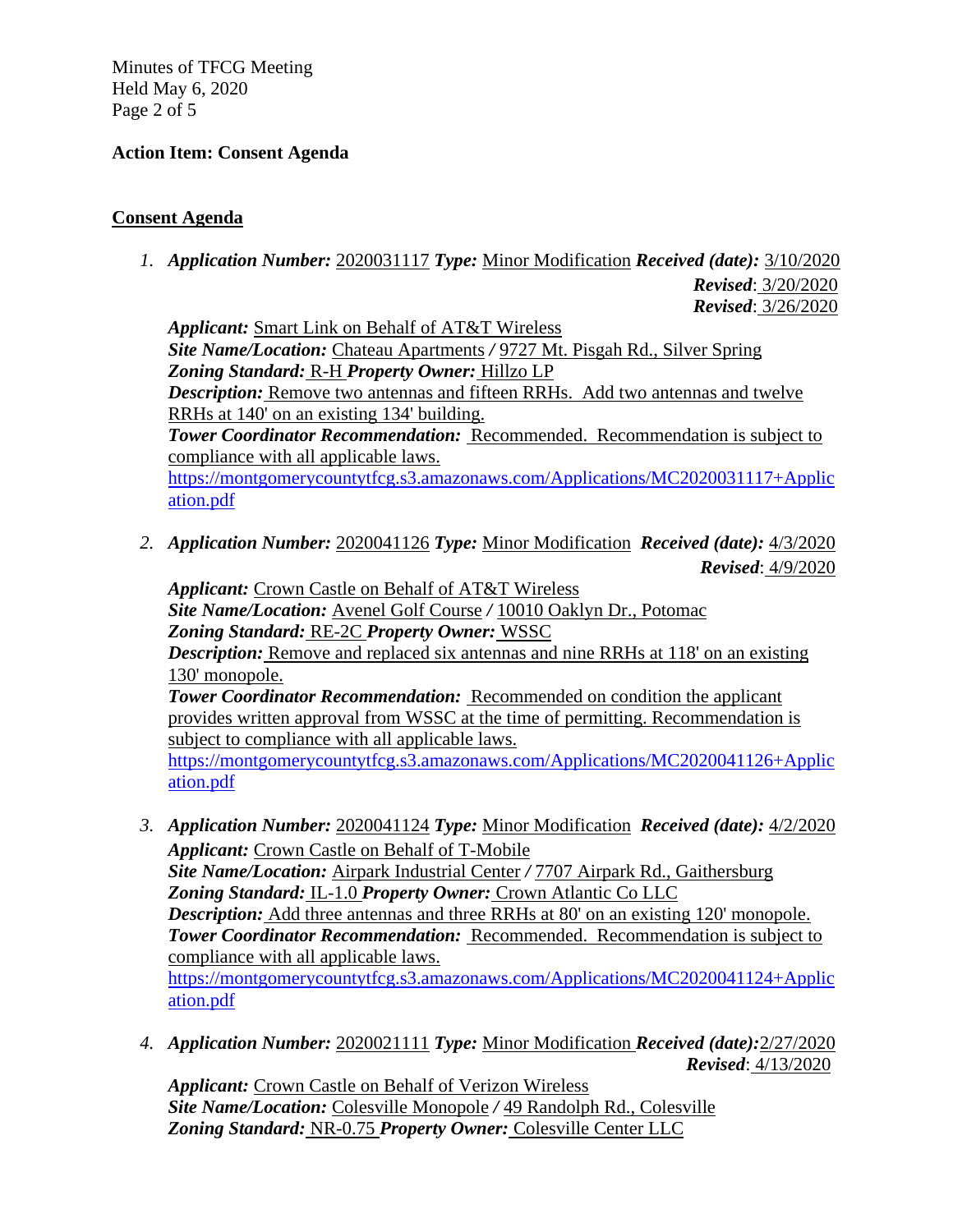Minutes of TFCG Meeting Held May 6, 2020 Page 3 of 5

> **Description:** Remove nine antennas and six RRHs. Add six antennas and six RRHs at 107' on an existing 150' monopole.

*Tower Coordinator Recommendation:* Recommended. Recommendation is subject to compliance with all applicable laws.

[https://montgomerycountytfcg.s3.amazonaws.com/Applications/MC2020021111+Applic](https://montgomerycountytfcg.s3.amazonaws.com/Applications/MC2020021111+Application.pdf) [ation.pdf](https://montgomerycountytfcg.s3.amazonaws.com/Applications/MC2020021111+Application.pdf)

*5. Application Number:* 2020011068 *Type:* Minor Modification *Received (date):* 1/9/2020

*Revised*: 4/27/2020

*Applicant:* NB&C on Behalf of Verizon Wireless *Site Name/Location:* Trolley Museum */* 1313 Bonifant Rd., Colesville *Zoning Standard:* RE-2 *Property Owner:* M-NCPPC *Description:* Remove twelve antennas and three RRHs. Add six antennas and six RRHs at 132' on an existing 135' monopole. *Tower Coordinator Recommendation:* Recommended on the condition that the applicant receives written approval from M-NCPPC at the time of permitting. Recommendation is subject to compliance with all applicable laws. [https://montgomerycountytfcg.s3.amazonaws.com/Applications/MC2020011068Applicat](https://montgomerycountytfcg.s3.amazonaws.com/Applications/MC2020011068Application.pdf) [ion.pdf](https://montgomerycountytfcg.s3.amazonaws.com/Applications/MC2020011068Application.pdf)

*6. Application Number:* 2020021108 *Type:* Minor Modification *Received (date):*2/25/2020 *Revised*: 4/27/2020

*Applicant:* NB&C on Behalf of Verizon Wireless *Site Name/Location:* McDonnell Property */* 20315 Georgia Ave., Brookeville *Zoning Standard:* RC *Property Owner:* Timothy McDonnell *Description:* Remove nine antennas and six RRHs. Add six antennas and six RRHs at 165' on an existing 190' monopole.

*Tower Coordinator Recommendation:* Recommended. Recommendation is subject to compliance with all applicable laws.

[https://montgomerycountytfcg.s3.amazonaws.com/Applications/MC2020011068Applicat](https://montgomerycountytfcg.s3.amazonaws.com/Applications/MC2020011068Application.pdf) [ion.pdf](https://montgomerycountytfcg.s3.amazonaws.com/Applications/MC2020011068Application.pdf)

*7. Application Number:* 2020031116 *Type:* Minor Modification *Received (date):*3/10/2020  *Revised*: 4/1/2020 *Revised*: 4/27/2020

*Applicant:* Nexius on Behalf of Verizon Wireless *Site Name/Location:* Carver Tower */* 2647 W University Blvd., Silver Spring *Zoning Standard:* CR-5.0 *Property Owner:* Bajwa Property Management LLC *Description:* Remove nine antennas and six RRHs. Add six antennas and six RRHs at 135' on an existing 275' tower.

*Tower Coordinator Recommendation:* Recommended. Recommendation is subject to compliance with all applicable laws.

[https://montgomerycountytfcg.s3.amazonaws.com/Applications/MC2020031116+Applic](https://montgomerycountytfcg.s3.amazonaws.com/Applications/MC2020031116+Application.pdf) [ation.pdf](https://montgomerycountytfcg.s3.amazonaws.com/Applications/MC2020031116+Application.pdf)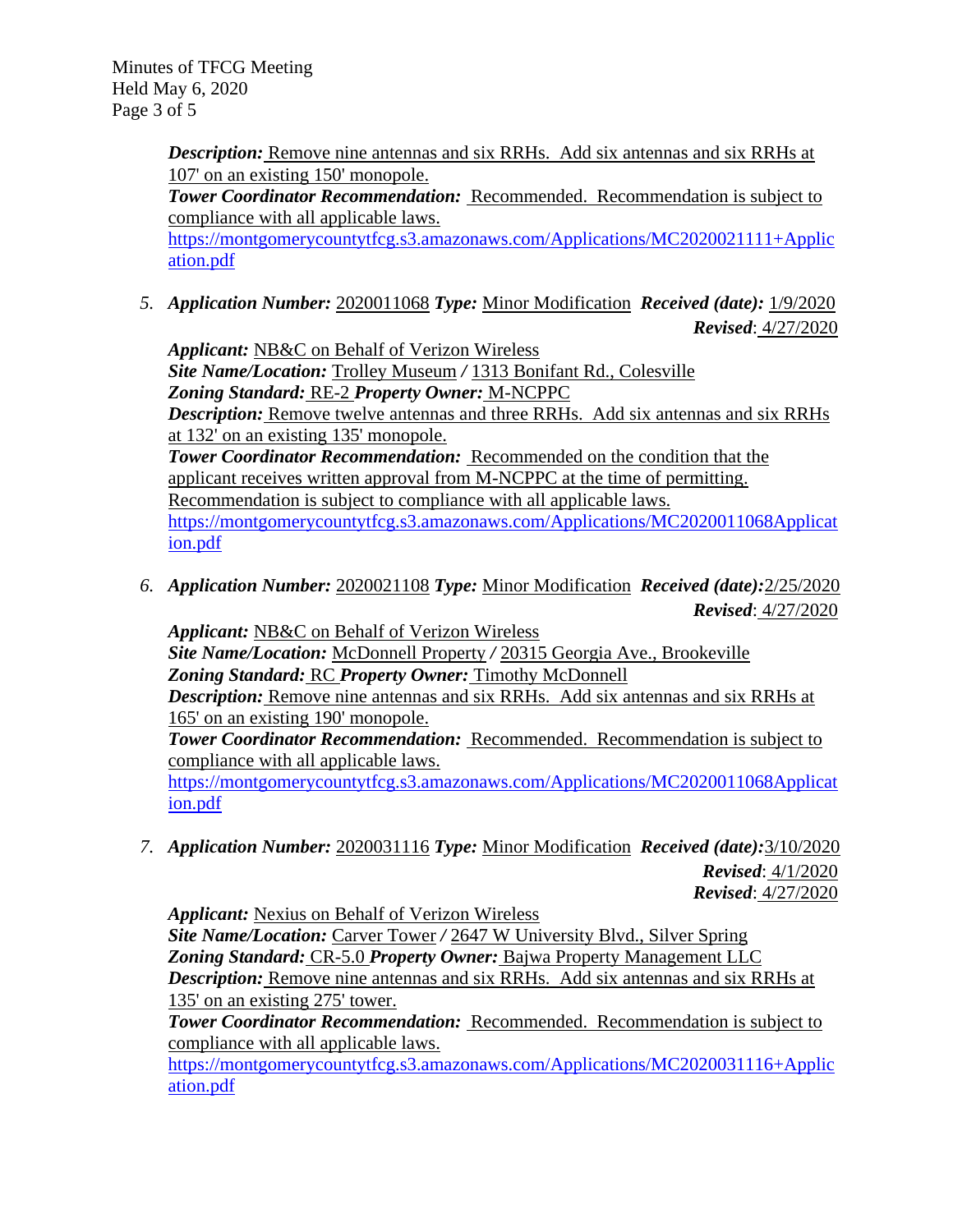Minutes of TFCG Meeting Held May 6, 2020 Page 4 of 5

> *8. Application Number:* 2020011091 *Type:* Minor Modification *Received (date):* 1/29/2020 *Revised*: 2/24/2020 *Revised*: 4/28/2020

*Applicant:* NB&C on Behalf of Verizon Wireless *Site Name/Location:* Weitzer Property */* 14705 Sugarland Rd., Poolesville *Zoning Standard:* AR *Property Owner:* Barbara Weitzer *Description:* Remove and replace six RRHs on an existing 194'5" monopole. *Tower Coordinator Recommendation:* Recommended. Recommendation is subject to compliance with all applicable laws. [https://montgomerycountytfcg.s3.amazonaws.com/Applications/MC2020011091Applicat](https://montgomerycountytfcg.s3.amazonaws.com/Applications/MC2020011091Application.pdf) [ion.pdf](https://montgomerycountytfcg.s3.amazonaws.com/Applications/MC2020011091Application.pdf)

**Motion:** Patricia Wolford moved that items #1 through #8 on the Consent Agenda be recommended. Thomas Williamson seconded the motion. Michelle Grace abstained from voting and all other members unanimously recommended the applications.

# **Regular Agenda**

*9. Application Number:* 2020031120 *Type:* Colocation *Received (date):* 3/18/2020 *Revised:* 4/10/2020

*Applicant:* First Energy *Site Name/Location:* Damascus Tower */* 26149 Ridge Rd., Damascus *Zoning Standard:* CRT-1.75 *Property Owner:* Montgomery County **Description:** Attach two antennas and one microwave dish at  $120'/165'/205'$  on a  $260'$ tower. Equipment to be installed within an existing equipment shelter. *Tower Coordinator Recommendation:* Recommended on the condition that the proposed 260' replacement tower that was recommended on behalf of the Montgomery County Radio Communication System (MCRCS) under application #2019090989 is constructed. Recommendation is subject to compliance with all applicable laws. [https://montgomerycountytfcg.s3.amazonaws.com/Applications/MC2020031120Applicat](https://montgomerycountytfcg.s3.amazonaws.com/Applications/MC2020031120Application%26Report.pdf) [ion%26Report.pdf](https://montgomerycountytfcg.s3.amazonaws.com/Applications/MC2020031120Application%26Report.pdf)

**Discussion:** Jasmina Rivas summarized the application.

**Motion:** Michelle Grace moved that the application be recommended. Max Stuckey seconded the motion and it was unanimously recommended.

# **Administrative Update**

*10. Application Number:* 2018020256 *Type:* Minor Modification *Original TFCG Recommendation Date:* 6/6/2018 *Applicant:* Smartlink on Behalf of AT&T *Site Name/Location:* Bethesda VFD 26 */* 6700 Democracy Blvd., Bethesda *Zoning Standard:* R-90 *Property Owner:* Bethesda Vol. Fire Dept.